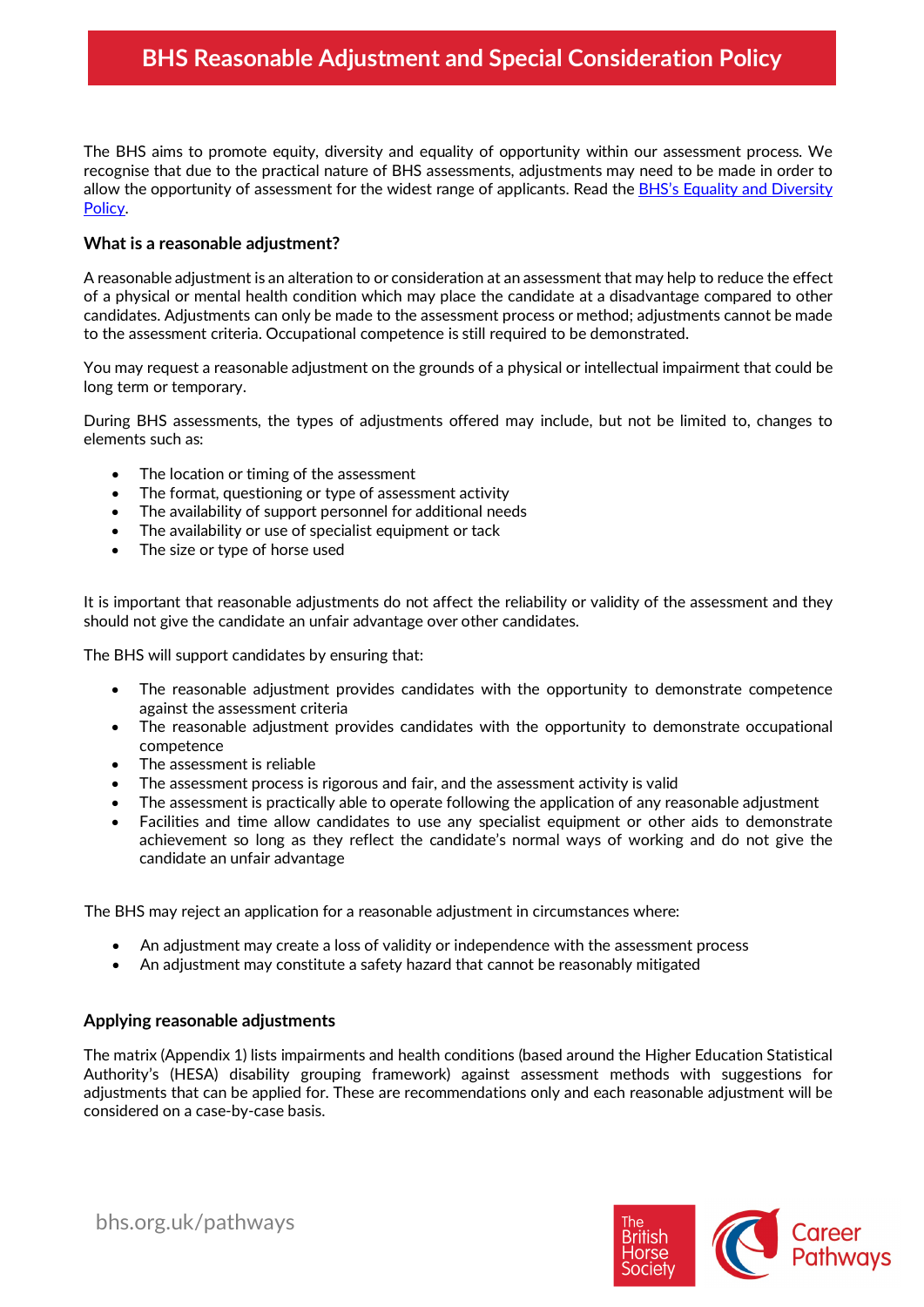### **How to apply for a reasonable adjustment**

Application is via the Reasonable Adjustment Application Form along with appropriate supporting evidence. Provisions for reasonable adjustment are agreed prior to the assessment day. If you feel you may require a reasonable adjustment to your assessment, we recommend you apply for this as soon as possible prior to your assessment date.

The BHS cannot accept requests for a reasonable adjustment within two weeks of your assessment, or on the day of the assessment. This ensures sufficient time is given for consideration of the application and implementation of any adjustment agreed is fair and in place.

We ask that you submit your application form with appropriate supporting evidence. This may include, but is not limited to, a signed letter from a medical practitioner or learning support provider, a medical report or psychological assessment report, or a formal letter from the relevant disability/support group. Please provide detailed information on the application form to describe the adjustments you are requesting.

We will consider each application on an individual basis. During this time, we may contact you, your parent or guardian if you are under 18 years of age, your trainer, a professional disability organisation or your medical practitioner with your permission. This is so we can gather more information about your requirements and how we may be able to support you.

We will inform you of the outcome of your application. If we consider that there is insufficient appropriate evidence to make an informed decision, we may request further evidence or we may have to cancel or defer your assessment.

#### **What happens to the information I have sent you?**

We do not keep any supporting evidence you may have sent us with your application on file after your assessment. Your supporting evidence will be disposed of confidentially. Please do not send us original copies of your supporting evidence as we cannot return these to you.

For reasonable adjustments granted, the information supplied by you, and our response, will be provided to your assessors and, if necessary, the assessment centre for their information. Any information you have sent us regarding your reasonable adjustment is confidentially destroyed three months following your assessment.

#### **What happens on my assessment day?**

Your assessor will come and meet you at the specified time (this will be noted on your booking confirmation). They will run through the process of the day and will be able to answer any queries you may have. Your assessor may also confidentially discuss with you your reasonable adjustment prior to starting your assessment.

### **I have booked more than one assessment or need to resit. Do you transfer my reasonable adjustment to each assessment?**

As each assessment has different requirements, we cannot transfer a reasonable adjustment between assessments or resits. Please submit a reasonable adjustment application form with supporting evidence for each assessment you will be taking where you wish to request an adjustment. This is to ensure we have the specific reasonable adjustment in place to support you.

## **Special Consideration**

bhs.org.uk/pathways

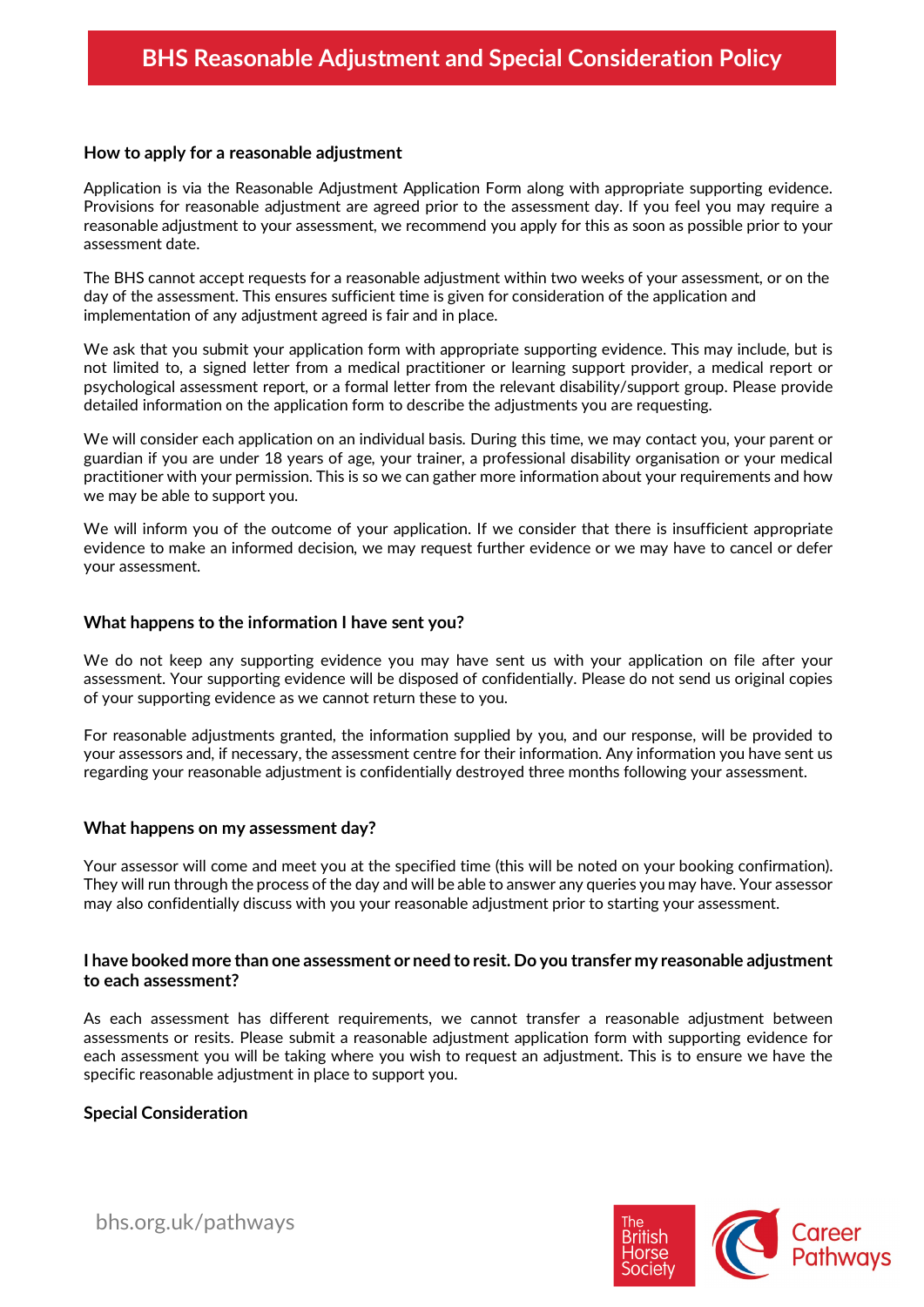Special consideration is a consideration to be given to a person who has temporarily experienced an illness, injury or emotional shock. Safety is paramount in equine and as a consequence we are not able to offer special consideration, however candidates may transfer to another assessment day or receive a refund providing sufficient evidence is submitted in line with our booking terms and conditions (see medical transfer or refund).

Please contact the Education team on 02476 840508 should you have any questions or queries regarding reasonable adjustments and special considerations for BHS Career Pathway assessments.

# **Appeals**

If, for any reason, a candidate considers they have been wrongly refused access to fair assessment and wishes to appeal please refer to the **BHS Appeals Policy and Procedure.** 

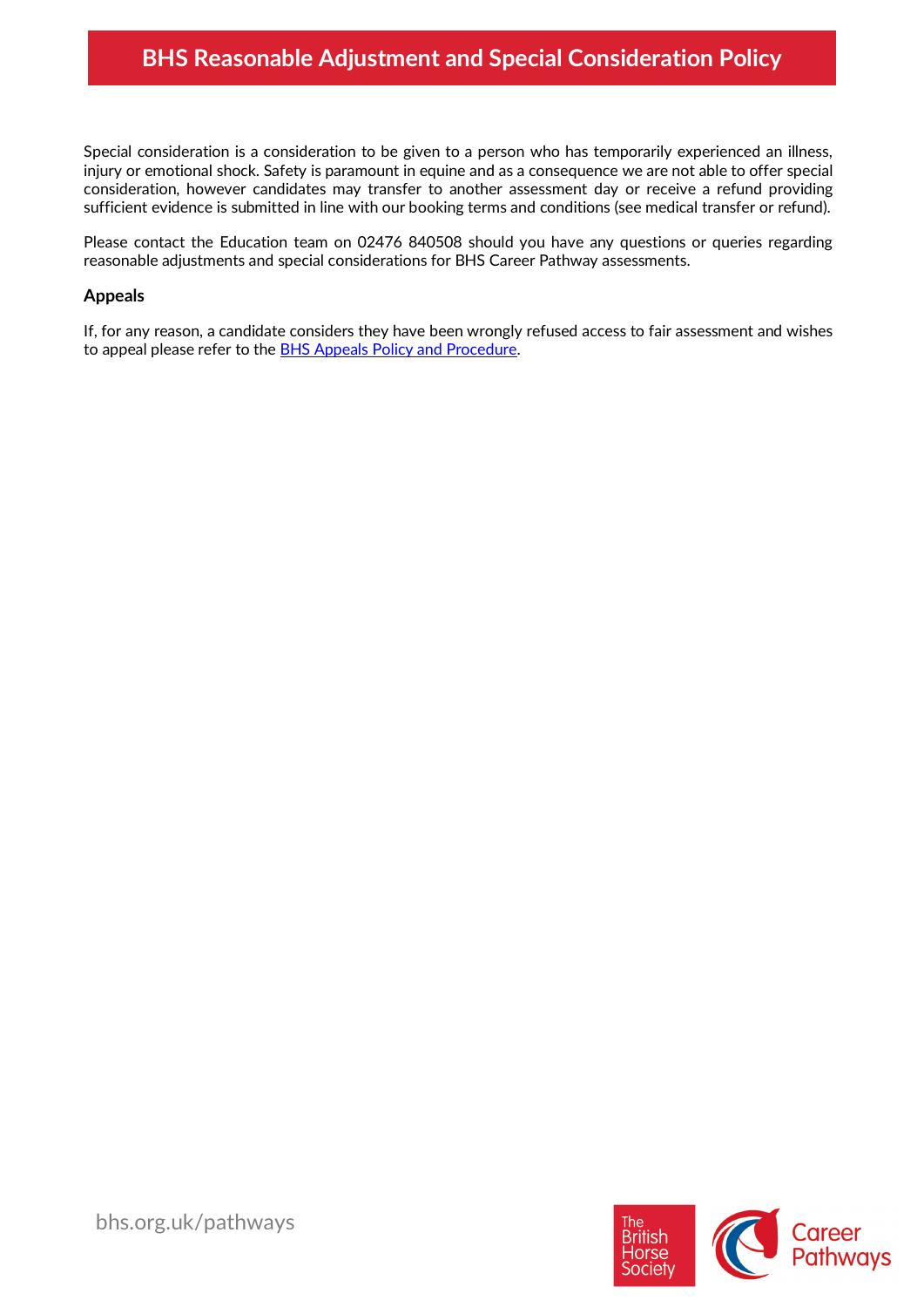This matrix can be used to guide a candidate with suggestions for adjustments that can be applied for. These are recommendations only and each reasonable adjustment will be considered on a case-by-case basis. The adjustment applied for should reflect the reasonable adjustment and additional support received during training. Reasonable adjustments cannot affect the requirements of the assessment. The impairments and health conditions listed are grouped together based around the Higher Education Statistical Authority's (HESA) disability grouping framework.

- 1. No known disability
- 2. Cognitive processing needs such as dyslexia, dyspraxia, a need in executive function, visual processing speed, visual perception, literacy, numeracy, verbal reasoning, verbal memory, nonverbal memory
- 3. Social/communication need such as autistic spectrum condition
- 4. Long standing illness such as cancer, epilepsy, Chron's, IBS, Chronic Fatigue
- 5. A mental health condition such as depression, schizophrenia or anxiety disorder
- 6. A physical need such as crutches or wheelchair use, arthritis, paraplegia, quadriplegia, cerebral palsy
- 7. Hearing need
- 8. Visual need includes blind, partially sighted, or a serious visual impairment uncorrected by glasses

|                                                     | <b>Assessment method</b> |                                        |                     |                                          |  |
|-----------------------------------------------------|--------------------------|----------------------------------------|---------------------|------------------------------------------|--|
| <b>Reasonable adjustment</b>                        | <b>Observation</b>       | <b>Practical Skills</b><br><b>Test</b> | <b>Presentation</b> | <b>Professional</b><br><b>Discussion</b> |  |
| Extra time allowance                                | 2, 3, 4, 5, 6, 7, 8      | 2, 3, 4, 5, 6, 7, 8                    | 2, 3, 4, 5, 7       | 2, 3, 5, 6, 7                            |  |
| Personal support worker in<br>attendance            | 2, 5, 6, 8               | 2, 5, 6, 8                             | 2, 5, 6, 8          | 2, 5, 8                                  |  |
| Timed rest breaks                                   | 2, 4, 5, 6, 7, 8         | 2, 4, 5, 6, 7, 8                       | 2, 4, 5, 6, 7, 8    | 2, 4, 5, 6, 7, 8                         |  |
| <b>Bathroom breaks</b>                              | 4, 6                     | 4, 6                                   | 4, 6                | 4, 6                                     |  |
| Voice explanation                                   | 2, 8                     | 2, 8                                   |                     |                                          |  |
| <b>BSL</b> interpreter and extra<br>time            | $\overline{7}$           | $\overline{7}$                         | $\overline{7}$      | $\overline{7}$                           |  |
| Flexibility with location                           | 3, 4, 5, 6, 7, 8         | 3, 4, 5, 6, 7, 8                       | 3, 4, 5, 6          | 3, 4, 5, 6                               |  |
| Flexibility of time of<br>assessment                | $\overline{4}$           | $\overline{4}$                         | $\overline{4}$      | $\overline{4}$                           |  |
| Flexibility within the method<br>of assessment      |                          | 6                                      | 3, 4, 5, 6          | 3, 4, 5, 6                               |  |
| Pre-recorded evidence /<br>delivered via video link |                          |                                        | 2, 3, 4, 5          |                                          |  |
| Permission to write notes                           |                          |                                        |                     | 2, 4, 5                                  |  |
| Permission to bring notes                           |                          |                                        |                     | 2, 4, 5                                  |  |
| Written questions to back up<br>verbal              |                          |                                        | 2, 4, 5, 6          | 2, 4, 5, 6                               |  |
| Rewording of questions /<br>clarification if needed |                          |                                        | 2, 3, 7             | 2, 3, 7                                  |  |
| Time allowance for<br>processing verbal questions   |                          |                                        | 2, 4, 5, 7          | 2, 4, 5, 7                               |  |